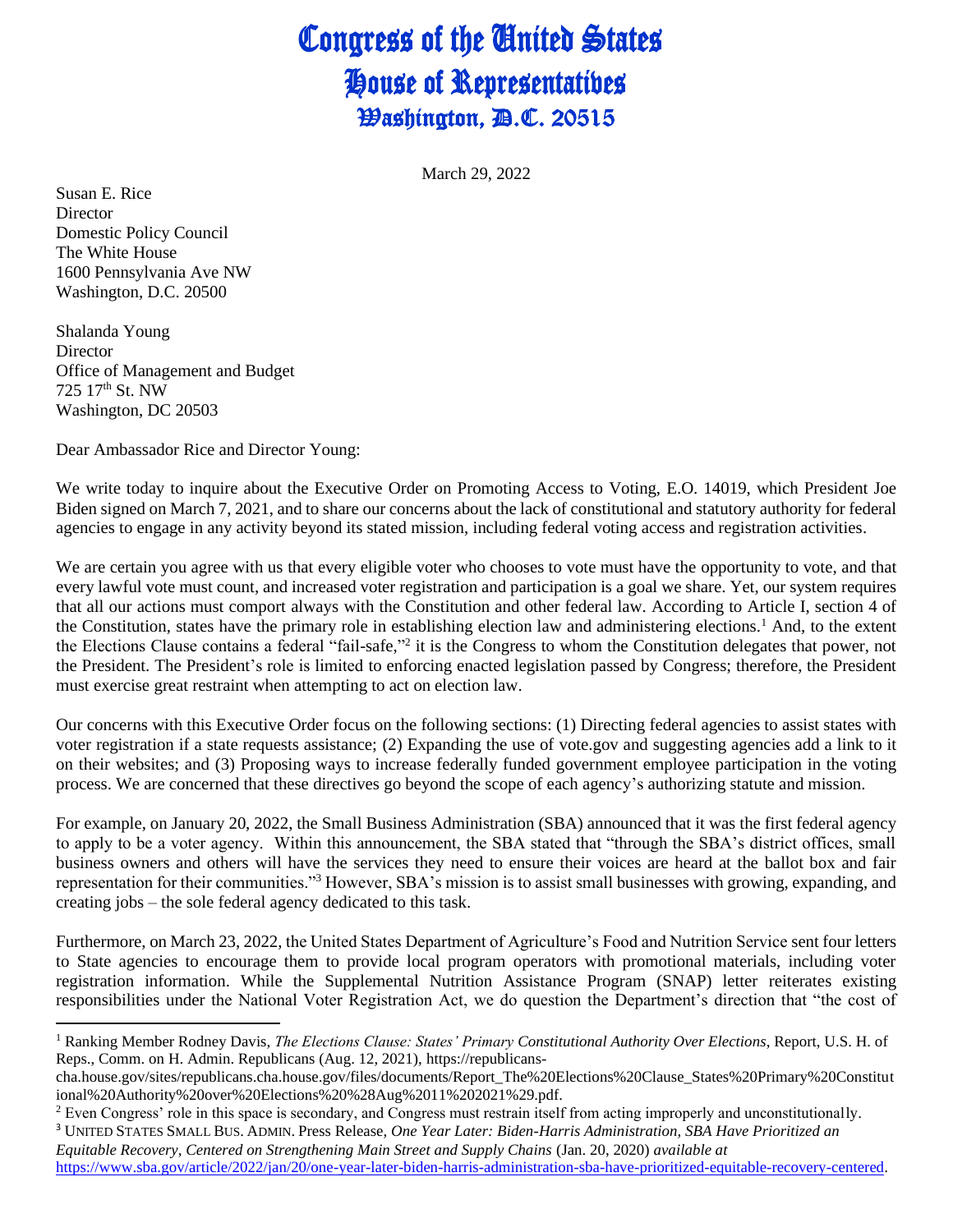providing voter registration services, including application processes and training for staff, are allowable SNAP administrative expenses and are reimbursed at the 50 percent level." Using the nation's multi-billion-dollar nutrition program to implement the Biden Administration's voter registration scheme is not only a cause for concern, but one that necessitates further scrutiny.

We request you respond in writing to the following questions:

- 1. The Executive Order directs agencies to consider soliciting and facilitating approved, third-party organizations and state officials to provide voter registration services on agency premises. What are the criteria for such approval, including the responsible parties or clearance process for such approval? Please provide a list of thirdparty entities that have been solicited and a list that have been approved, to date.
- 2. Which states, if any, have requested assistance for voter registration from federal agencies, and, specifically, what assistance have they requested?
- 3. Regarding the plans federal agencies submitted in response to the Executive Order in September 2021, have all agencies submitted their plans? If not, which agencies have not responded? Of the agencies that have submitted their plans, are they executing these plans and if so, how are they being enforced? Have any agencies made changes to their plans? If so, what changes have been made? Please provide copies of each agency's current plan.
- 4. What statutory authorities enable each federal agency to engage in voter registration and share election information? How does engaging in activities related to voter registration further each individual federal agency's mission?
- 5. Have agencies estimated the amount of funding it will require to implement these plans? If so, please send the estimates for each agency.
- 6. Have proper steps been taken to ensure that the actions taken by the federal agency employees do not violate the Hatch Act? If so, please provide a detailed description of the steps taken.

We share the same goal of protecting every eligible citizen's right to vote and that every lawful vote must count. However, we must follow the paradigm as established by the Constitution. States have the primary role in establishing election law with Congress playing a secondary role. As the federal government, we must exercise caution to ensure the actions we take are constitutional.

We look forward to hearing from you. Please respond by April 29, 2022. Please send your response and any questions you may have to Caleb Hays, General Counsel and Deputy Staff Director, of the Committee on House Administration at [Caleb.Hays@mail.house.gov.](mailto:Caleb.Hays@mail.house.gov)

Sincerely,

í

Rodney Davis Glenn 'GT' Thompson Ranking Member **Ranking Member** Committee on House Administration Committee on Agriculture

Blaine Luetkemeyer James Comer Ranking Member Ranking Member

Committee on Small Business Committee on Oversight and Reform